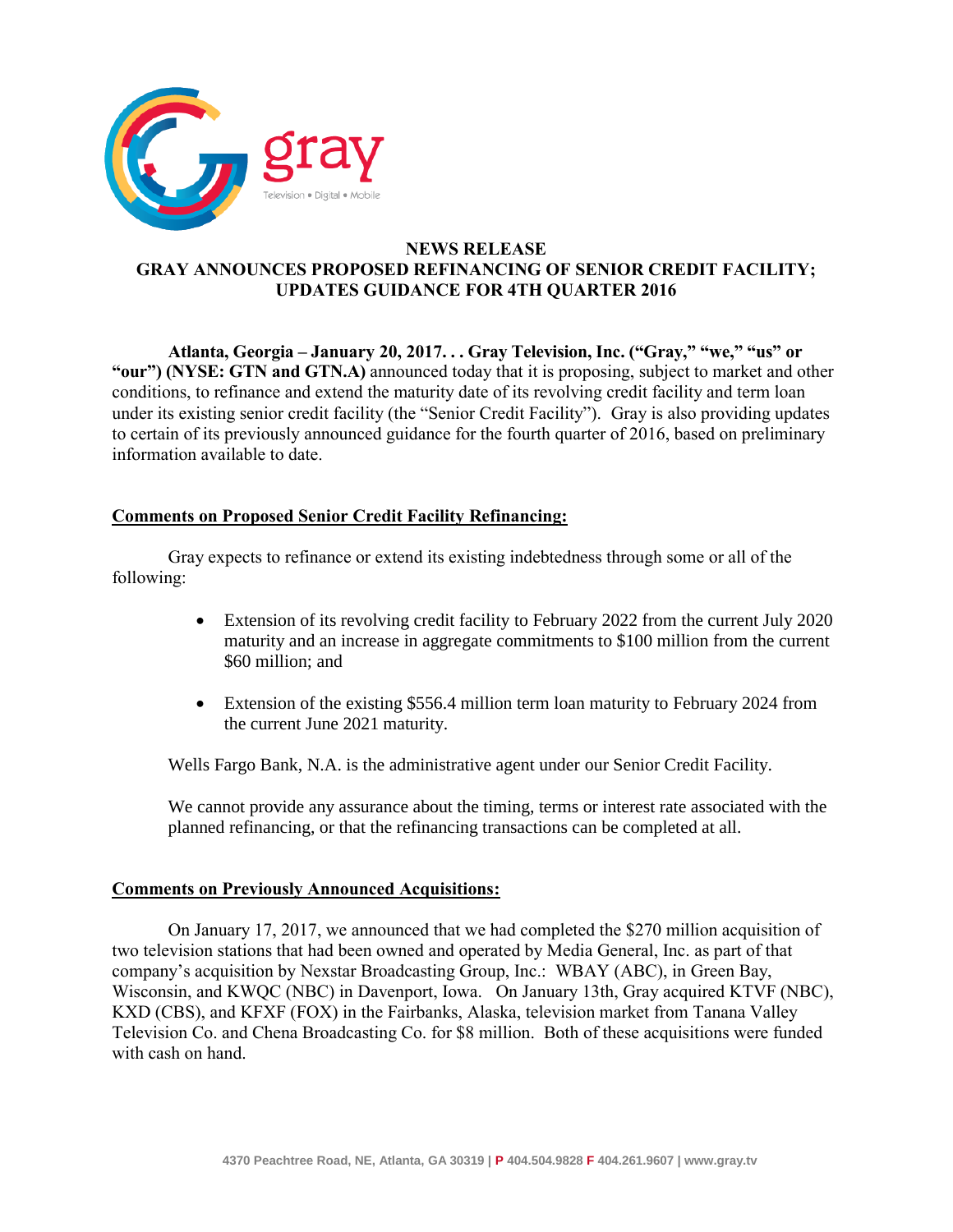#### **Comments on Updated Fourth Quarter 2016 Guidance:**

Gray initially issued guidance for fourth quarter 2016 on November 8, 2016. While Gray remains in the process of finalizing its financial results for the fourth quarter of 2016, the Company is presenting the following updates to estimated results of operations. This updated guidance represents the most current information available to Gray, and such estimates have not been subject to our normal financial closing and financial statement preparation processes and are subject to change and finalization. As a result, our actual results could be different and those differences could be material. Investors should exercise caution in relying on the information contained herein and should not draw any inferences from this information regarding financial or operating data that is not presented below.

|                                        |    | <b>Updated Guidance</b><br>Three Months Ending December 31, |                        |    |                     |                   |    |                   |  |  |
|----------------------------------------|----|-------------------------------------------------------------|------------------------|----|---------------------|-------------------|----|-------------------|--|--|
|                                        |    |                                                             |                        |    |                     |                   |    |                   |  |  |
|                                        |    | <b>Low End</b>                                              | % Change From          |    | <b>High End</b>     | % Change From     |    |                   |  |  |
|                                        |    | <b>Guidance for</b>                                         | As-Reported            |    | <b>Guidance for</b> | As-Reported       |    | As-Reported       |  |  |
|                                        |    | the Fourth                                                  | Fourth                 |    | the Fourth          | Fourth            |    | Fourth            |  |  |
|                                        |    | <b>Ouarter of</b>                                           | <b>Ouarter of</b>      |    | <b>Ouarter of</b>   | <b>Ouarter of</b> |    | <b>Ouarter of</b> |  |  |
| Selected operating data:               |    | 2016                                                        | 2015                   |    | 2016                | 2015              |    | 2015              |  |  |
|                                        |    |                                                             | (dollars in thousands) |    |                     |                   |    |                   |  |  |
| <b>OPERATING REVENUE:</b>              |    |                                                             |                        |    |                     |                   |    |                   |  |  |
| Revenue (less agency commissions)      | \$ | 237,000                                                     | 40 %                   | S. | 238,000             | 40 %              | \$ | 169,487           |  |  |
| <b>OPERATING EXPENSES</b>              |    |                                                             |                        |    |                     |                   |    |                   |  |  |
| (before depreciation, amortization and |    |                                                             |                        |    |                     |                   |    |                   |  |  |
| loss on disposals of assets):          |    |                                                             |                        |    |                     |                   |    |                   |  |  |
| <b>Broadcast</b>                       | \$ | 128,000                                                     | 26 %                   | \$ | 129,000             | 27 %              | \$ | 101,969           |  |  |
| Corporate and administrative           | \$ | 8,500                                                       | (23)%                  | \$ | 9,000               | (18)%             | \$ | 11,030            |  |  |
| <b>OTHER SELECTED DATA:</b>            |    |                                                             |                        |    |                     |                   |    |                   |  |  |
| Political advertising revenue          |    |                                                             |                        |    |                     |                   |    |                   |  |  |
| (less agency commissions)              | \$ | 48,250                                                      | 424 %                  | \$ | 48,750              | 429 %             | \$ | 9,213             |  |  |

The revised revenue, broadcast operating expense and political advertising revenue ranges each slightly exceed the previous high-side revenue estimate of \$237.0 million, broadcast operating expense estimate of \$127.5 million and political advertising revenue estimate of \$48.0 million, respectively. The corporate and administrative operating expense high-side range is unchanged at \$9.0 million.

As of December 31, 2016, we expect to report approximately:

- \$325.2 million of cash on hand
- \$556.4 million principal amount of secured debt; and
- \$1,781.4 million principal amount of total debt (excluding unamortized deferred financing costs and premium).